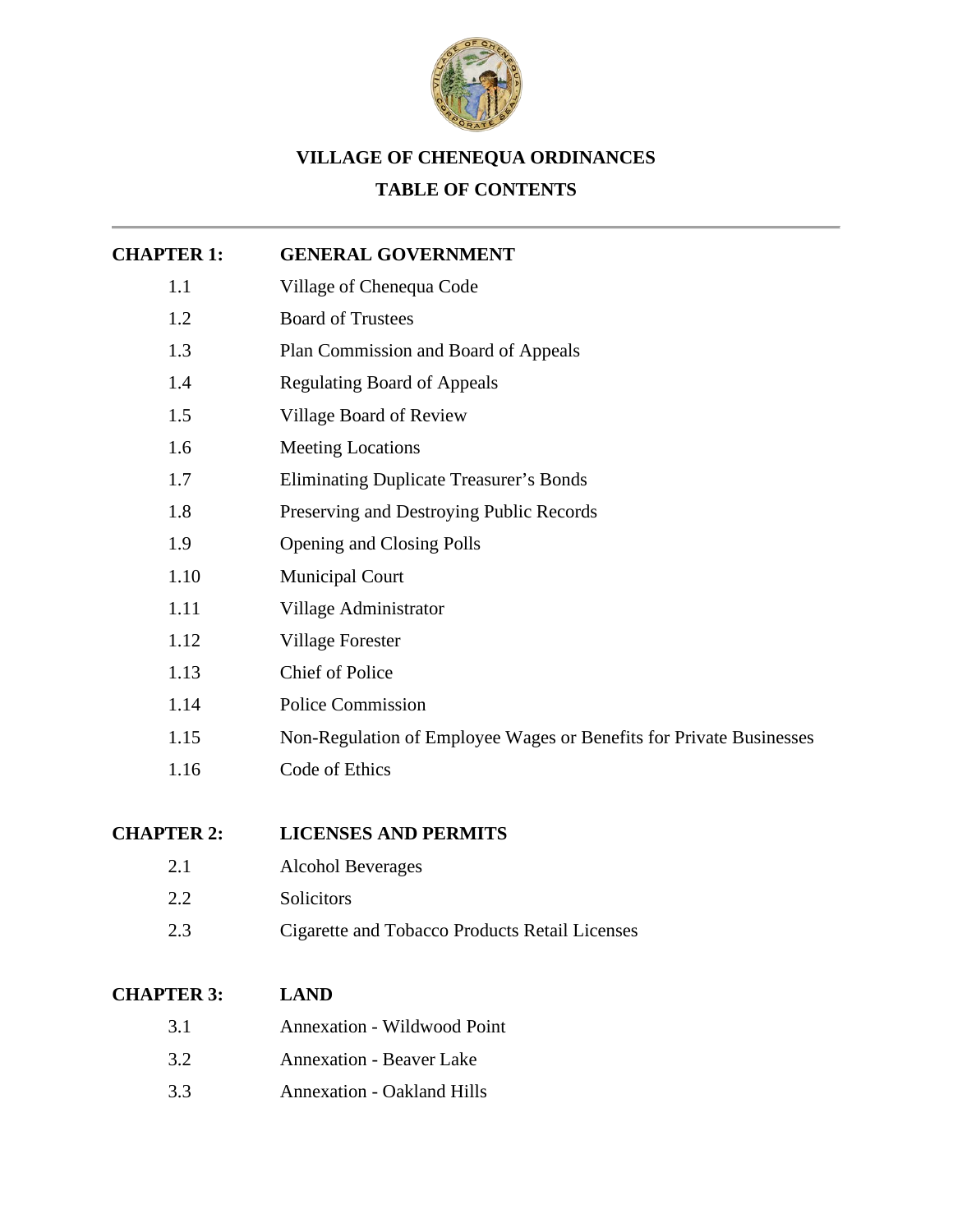| 3.4  | <b>Annexation - Huber Property</b>                    |
|------|-------------------------------------------------------|
| 3.5  | <b>Annexation - Wilkey Property</b>                   |
| 3.6  | <b>Annexation - Dorner Property</b>                   |
| 3.7  | Detachment - Swan Property                            |
| 3.8  | Detachment - 32600 W. County Hwy. K                   |
| 3.8  | Detachment - Lake Country Bible Church                |
| 3.10 | Annexation - Village Owned Land in the Town of Merton |
| 3.11 | <b>Gas Company Lines</b>                              |
| 3.12 | <b>Electric Company Poles</b>                         |

### **[CHAPTER 4:](http://www.chenequa.wi.us/Village%20Code/CHAP4.pdf) LAKES**

| 4.1  | Prohibiting Parking of Boats                                       |
|------|--------------------------------------------------------------------|
| 4.2  | Boating - Pine Lake                                                |
| 4.3  | Operation and Parking of Motor Vehicles on Ice - Pine Lake         |
| 4.4  | Emergency Slow No Wake Speed at Times of High Water on Pine Lake   |
| 4.5  | Regulation of use of Pine Lake Public Boat Access Facility         |
| 4.6  | Bulkhead Line – Pine Lake                                          |
| 4.7  | Establishing Shoreline – Pine Lake                                 |
| 4.8  | <b>Marine Refueling Services</b>                                   |
| 4.9  | Boating - North Lake                                               |
| 4.10 | Automobiles and Trucks on North Lake                               |
| 4.11 | Emergency Slow No Wake Speed at Times of High Water on North Lake  |
| 4.12 | Boating - Beaver Lake                                              |
| 4.13 | Emergency Slow No Wake Speed at Times of High Water on Beaver Lake |
| 4.14 | Operation and Parking of Motor Vehicles on Ice - Cornell Lake      |

### **CHAPTER 5: [BUILDING CODE](http://www.chenequa.wi.us/Village%20Code/Chap5.pdf)**

- 5.1 Purpose
- 5.2 Definitions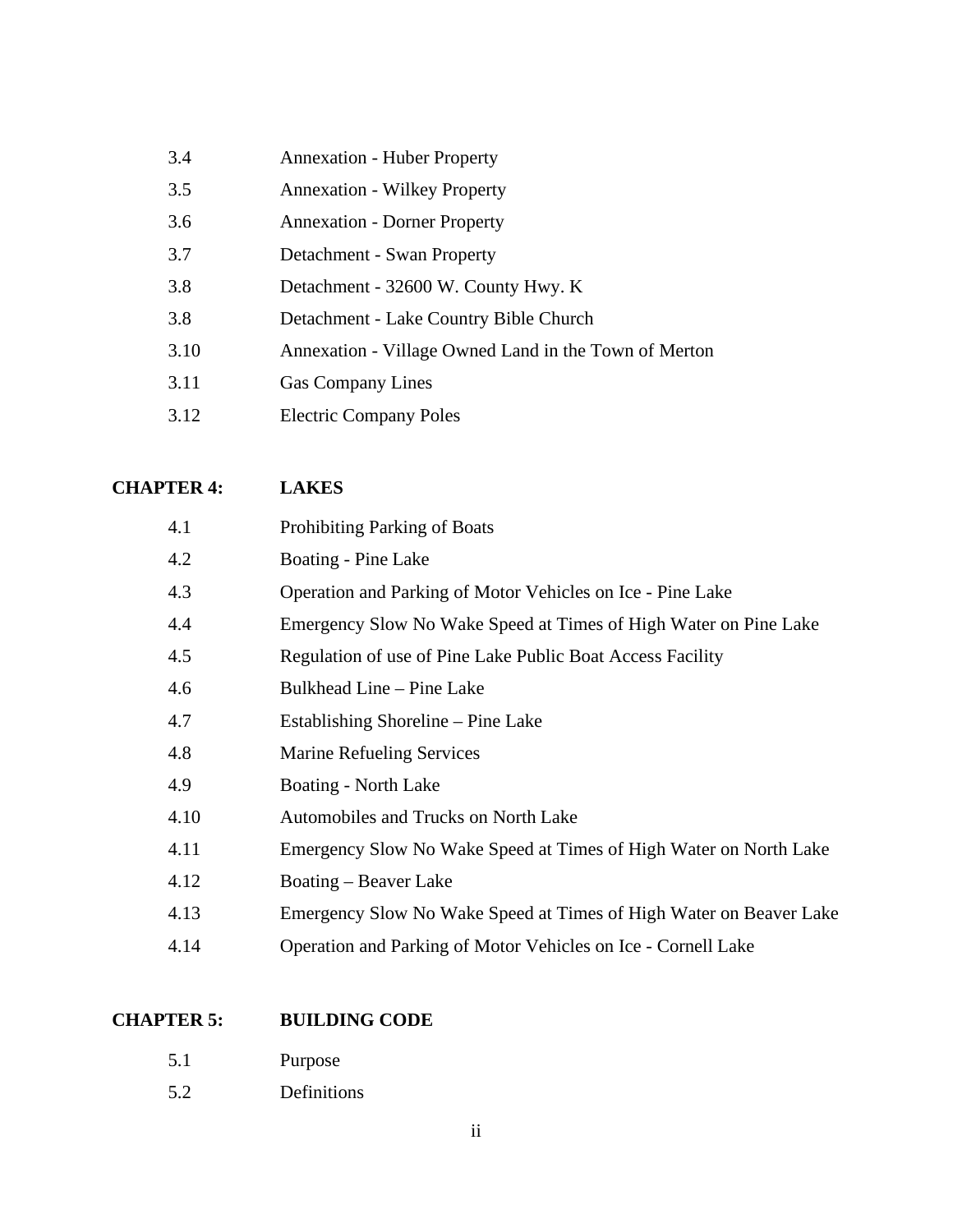| 5.3  | <b>Building Inspector</b>                                   |
|------|-------------------------------------------------------------|
| 5.4  | <b>Building Permits And Land Disturbance Permits</b>        |
| 5.5  | Inspection Of Work And Issuance Of Certificate Of Occupancy |
| 5.6  | <b>Enforcement And Penalty</b>                              |
| 5.7  | <b>Construction Standards</b>                               |
| 5.8  | Area Of Single-Family Structures                            |
| 5.9  | Codes To Be Filed                                           |
| 5.10 | <b>New Methods And Materials</b>                            |
| 5.11 | <b>Unsafe And Blighted Buildings And Premises</b>           |
| 5.12 | <b>Electrical Work</b>                                      |
| 5.13 | <b>Plumbing Work</b>                                        |
| 5.14 | Non-Liability                                               |
| 5.15 | <b>Energy Conservation</b>                                  |
| 5.16 | Dwelling Code Pursuant To Section 101.65 Wisconsin Statutes |
| 5.17 | <b>Erosion Control Plan Approval</b>                        |
| 5.18 | <b>Land Disturbance</b>                                     |
| 5.19 | Portions Of State Code Adopted                              |
| 5.20 | <b>Fences Regulated</b>                                     |
| 5.21 | <b>Swimming Pool Regulations</b>                            |
| 5.22 | Security Key Box System                                     |
| 5.23 | <b>Driveway Regulations</b>                                 |
| 5.24 | <b>Outdoor Lighting</b>                                     |
| 5.25 | <b>Construction Activities And Noise Restrictions</b>       |
| 5.26 | <b>Signs And Billboards</b>                                 |
| 5.27 | <b>Underground Utility Facilities Encouraged</b>            |
|      |                                                             |

## **CHAPTER 6: [ZONING CODE](http://www.chenequa.wi.us/Village%20Code/Chap6.pdf)**

- 6.1 Purpose
- 6.2 Intent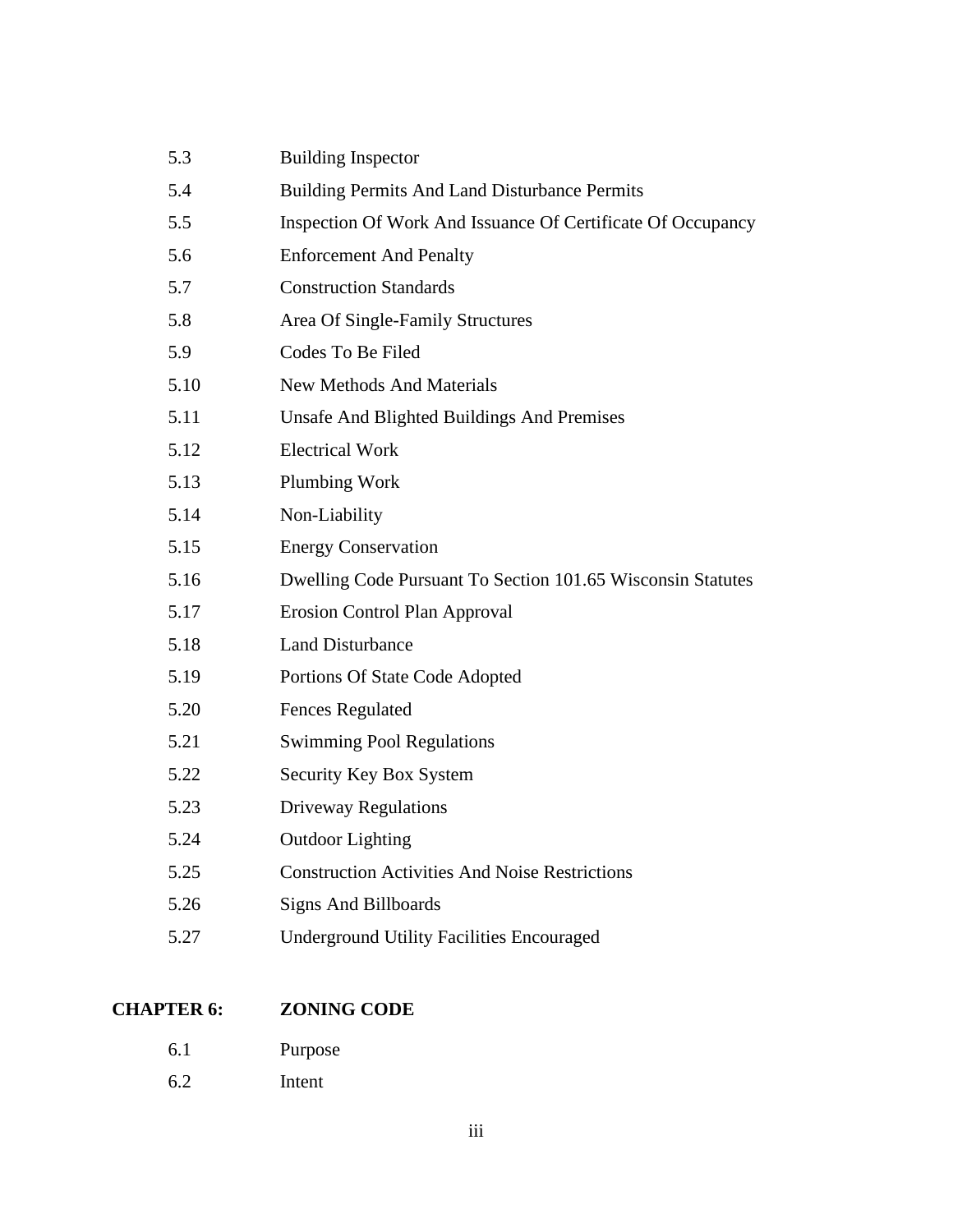| 6.3  | Definitions                                                            |
|------|------------------------------------------------------------------------|
| 6.4  | <b>Village Zoning Districts</b>                                        |
| 6.5  | <b>Residence District Regulations</b>                                  |
| 6.6  | <b>Restrictions on Lake Access</b>                                     |
| 6.7  | Nonconforming Lots, Uses and Structures                                |
| 6.8  | Changes and Amendments to This Chapter and Zoning Map                  |
| 6.9  | <b>Removal of Shore Cover</b>                                          |
| 6.10 | Violation, Penalty                                                     |
| 6.11 | <b>Interpretation and Purposes</b>                                     |
| 6.12 | Zoning Certificate and Enforcement                                     |
| 6.13 | Appeals                                                                |
| 6.14 | Shoreland - Wetland                                                    |
| 6.15 | Shoreland Zoning Regulations for Annexed Areas                         |
| 6.16 | <b>Restrictions on Land Divisions</b>                                  |
| 6.17 | <b>Land Divisions Constituting Subdivisions</b>                        |
| 6.18 | <b>Cluster Development Provisions</b>                                  |
| 6.19 | <b>Official Map</b>                                                    |
| 6.20 | <b>Conditional Uses</b>                                                |
| 6.21 | The Adoption of the Village of Chenequa Comprehensive Plan Pursuant to |
|      | Wis. Stat. § 66.1001                                                   |
|      |                                                                        |

### **[CHAPTER 7:](http://www.chenequa.wi.us/Village%20Code/CHAP7.pdf) TRAFFIC**

- 7.2 State Traffic Laws Adopted
- 7.3 Traffic Control and Parking Restrictions

### **CHAPTER 8: [PROTECTION OF PERSONS AND PROPERTY](http://www.chenequa.wi.us/Village%20Code/CHAP8.pdf)**

- 8.1 Fire Department
- 8.2 Mutual Aid